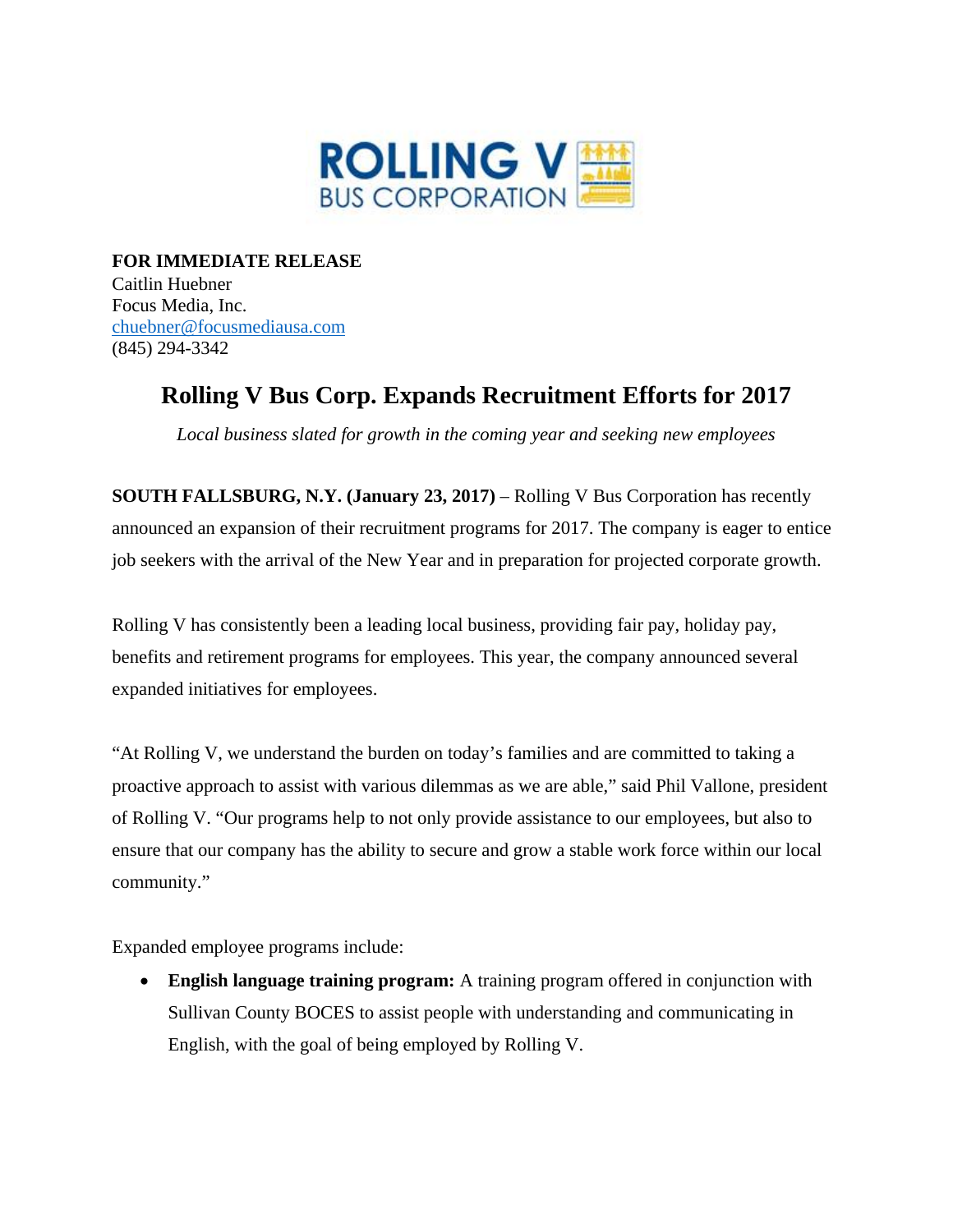- **Entry-level job training:** For those retired, looking for supplemental income or just new to the industry, Rolling V's entry-level job training provides new employees with passenger interaction skills, occupational safety training and student management.
- **CDL training program:** Professional CDL training program assists new employees with obtaining a learner's permit and preparing for the New York State road test, and ultimately acquiring a CDL license.
- Day care offering: In an effort to assist families, Rolling V has a working partnership with Best Friends in Monticello, NY to offer day care services to select, qualified individuals.
- **Employee shuttle service:** A convenience service offering daily transportation for employees between Liberty, Monticello and South Fallsburg.

Applicants should be aware of the following requirements for applying into Rolling V Bus Aide programs:

- Original birth certificate
- Must be eligible to work in the U.S.
- Two forms of government or state-issued ID

Applicants should be aware of the following requirements for applying into Rolling V Bus Driver programs:

- Have a valid NYS driver's license with less than 5 points
- Must be eligible to work in the U.S.
- Two forms of government or state-issued ID
- Cannot have been convicted of any child related crimes or felonies
- Ability to pass a drug test and physical

Those interesting in learning more about current openings, or to discuss further details on any of the above programs, are encouraged to contact the Rolling V Human Resources department at 845-292-1639.

## **About Rolling V Bus Corp.:**